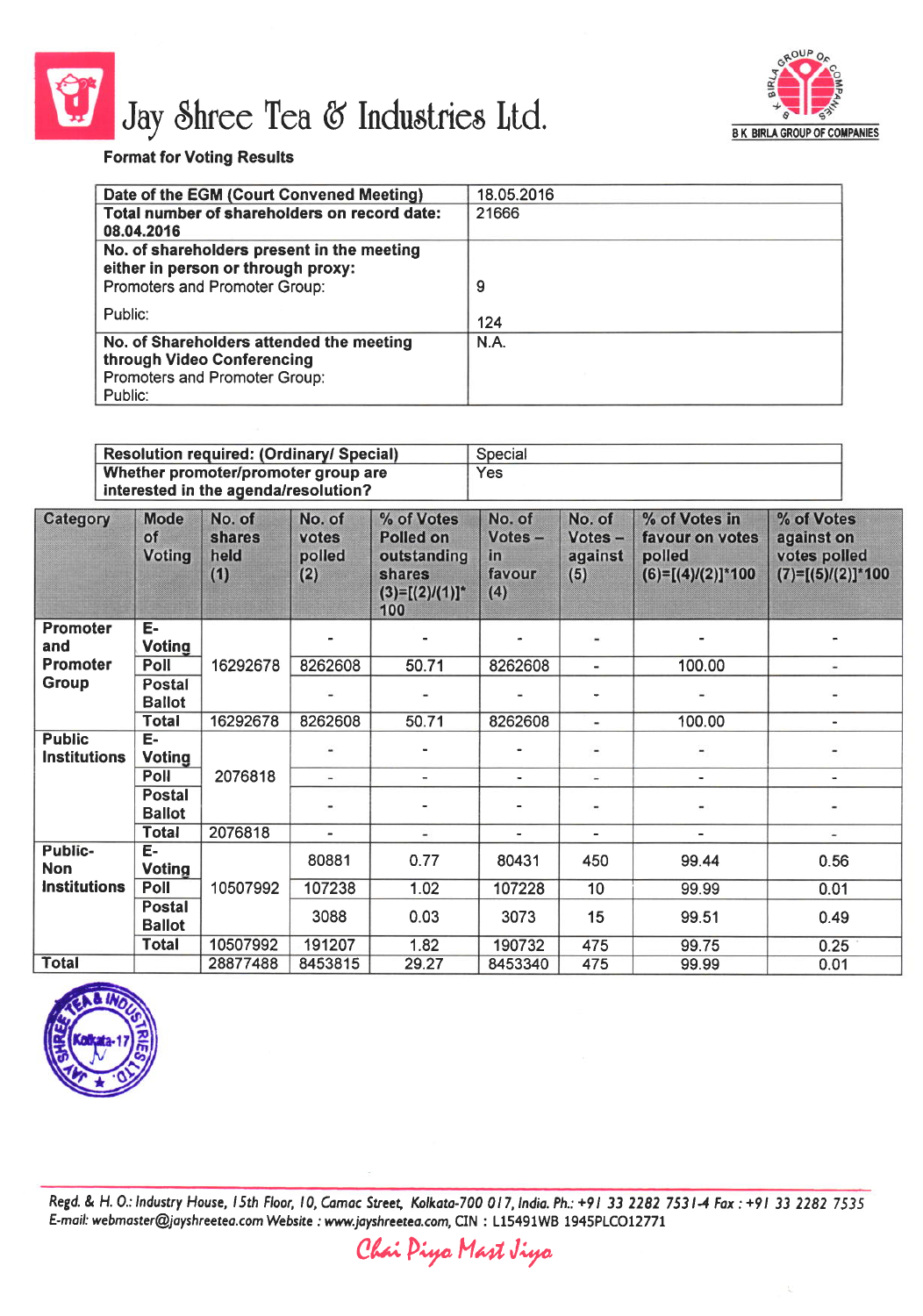## company Application No.243 of 2016

In the High Court at Calcutta Original Jurisdiction

> ln the Matter of: The Companies Act, 1956 And

ln the Matter of:

An apolication under Sections 391(1) and 393 of the said Act And

ln the Matter of :

 $\dddot{\phantom{0}}$ 

- 1. Jay Shree Tea & Industries Limited
- 2. Majhaulia Sugar Industries Private Limited<br>3. **Jayantika Investment & Finance Limited**<br>Applicants.

## SCRUTINIZER'5 REPORT

To The Chairoerson Meeting of Equity Shareholders of Jay Shree Tea & Industries Limited.

Dear Sir

l, Amitava Paul, appointed as the Scrutinizer for the meeting of equity shareholders by the Hon'ble High Court at Calcutta for the purpose of the postal/ e-voting taken on the below mentioned resolution at the meeting of the Equity Shareholders of Jay Shree Tea & Industries Limited (hereinafter referred to as "JSTIL") held on the 18th day of May, 2016 pursuant to the order dated the 24th day of March, 2016 as amended by Order dated the 7th April 2016 of the Hon'ble High Court at Calcutta (for approval of the Scheme without modification) do hereby submit my report as under:-

- 1. The voting period began on  $18<sup>th</sup>$  day of April, 2016 at 9:00 A.M. (IST) and ended on  $17<sup>th</sup>$  day of May,2016 at 5:00 P.M. (lST).
- 2. The shareholders holding shares as on the "cut off" day i.e.  $8<sup>th</sup>$  April, 2016 were entitled to vote on the proposed resolution as mentioned in the notice dated  $12<sup>th</sup>$  day of April, 2016 of the Court convened Meeting of the Company and also stated hereinbelow.
- 3. After the time fixed for closing the poll by the Chairperson, one ballot box kept for polling were locked in my presence with the identification mark placed by us and the authorizations / proxies lodged with JSTIL.
- 4. The votes for e-voting were unblocked on Wednesday, the 18<sup>th</sup> day of May, 2016. Thereafter the details containing, inter-alia list of equity shareholders, who voted "For'' and "Against", were downloaded from the e-voting website of cDsL (https://www.evotingindia.com)

đ.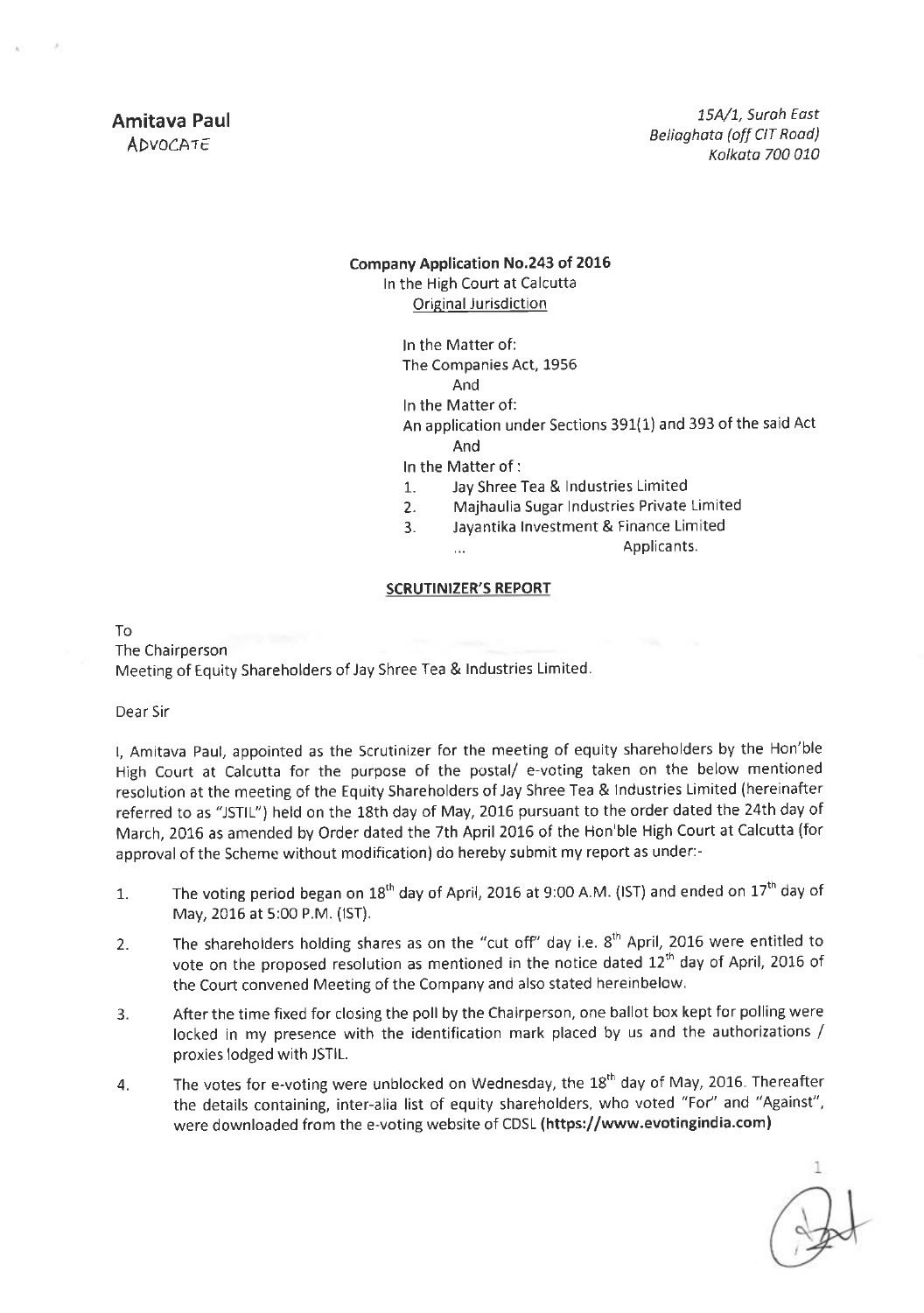Amitava Paul ADVOCATE

15A/1, Surah East Belioghota (off CIT Road) Kolkata 700 010

- 5 The locked ballot box was subsequently opened in my presence and in the presence of two witnesses and poll papers were diligently scrutinized. The poll papers were reconciled with the records maintained by JSTIL.
- 6 The poll papers which were incomplete and/or which were otherwise found defective were treated as invalid and kept separately.
- Thus, the combined result of the remote e-voting [EVSN: 160411001] and votes casted through postal ballot and through physical ballot papers distributed at the venue are as under: 7

Resolution:

"RESOLVED THAT the Scheme of Arrangement between Jay Shree Tea & Industries Limited, Majhaulia Sugar Industries Private Limited and Jayantika Investment & Finance Limited and their respective shareholders, being Annexure "F" in Company Application No.243 of 2016 be and is hereby approved,"

| Category                             | Mode<br>of<br><b>Voting</b>    | No. of<br>shares<br>held<br>(1)          | No. of<br>votes<br>polled<br>(2) | % of Votes<br>Polled on<br>outstanding<br>shares<br>$(3)=[(2)/(1)]^*$<br>100 | No. of<br>Votes -<br>in<br>favour<br>(4) | No. of<br><b>Votes</b><br>against<br>(5) | % of Votes in<br>favour on<br>votes polled<br>$(6)=[(4)/(2)]$ *100 | % of Votes<br>against on<br>votes polled<br>$(7)=[(5)/(2)]*100$ |
|--------------------------------------|--------------------------------|------------------------------------------|----------------------------------|------------------------------------------------------------------------------|------------------------------------------|------------------------------------------|--------------------------------------------------------------------|-----------------------------------------------------------------|
| Promoter<br>and                      | E-<br>Voting                   |                                          |                                  |                                                                              |                                          |                                          |                                                                    |                                                                 |
| Promoter                             | Poll                           | 16292678                                 | 8262608                          | 50.71                                                                        | 8262608                                  | $\overline{\phantom{a}}$                 | 100.00                                                             |                                                                 |
| Group                                | <b>Postal</b><br><b>Ballot</b> |                                          |                                  |                                                                              |                                          | $\overline{\phantom{a}}$                 |                                                                    |                                                                 |
|                                      | <b>Total</b>                   | 16292678                                 | 8262608                          | 50.71                                                                        | 8262608                                  | $\overline{\phantom{a}}$                 | 100.00                                                             | ÷                                                               |
| <b>Public</b><br><b>Institutions</b> | E-<br>Voting                   |                                          |                                  |                                                                              |                                          |                                          |                                                                    |                                                                 |
|                                      | Poll                           | 2076818<br>÷<br>$\overline{\phantom{a}}$ |                                  |                                                                              | $\blacksquare$<br>$\sim$                 |                                          | $\blacksquare$                                                     | $\overline{\phantom{a}}$                                        |
|                                      | Postal<br><b>Ballot</b>        |                                          |                                  |                                                                              | $\overline{ }$                           | $\overline{\phantom{a}}$                 |                                                                    |                                                                 |
|                                      | <b>Total</b>                   | 2076818                                  | $\overline{\phantom{a}}$         | $\overline{\phantom{0}}$                                                     | $\frac{1}{2}$                            | $\overline{\phantom{m}}$                 | u                                                                  |                                                                 |
| Public-<br><b>Non</b>                | E-<br><b>Voting</b>            |                                          | 80881                            | 0.77                                                                         | 80431                                    | 450                                      | 99.44                                                              | 0.56                                                            |
| <b>Institutions</b>                  | Poll                           | 10507992                                 | 107238                           | 1.02                                                                         | 107228                                   | 10                                       | 99.99                                                              | 0.01                                                            |
|                                      | Postal<br><b>Ballot</b>        |                                          | 3088                             | 0.03                                                                         | 3073                                     | 15                                       | 99.51                                                              | 0.49                                                            |
|                                      | Total                          | 10507992                                 | 191207                           | 1.82                                                                         | 190732                                   | 475                                      | 99.75                                                              | 0.25                                                            |
| <b>Total</b>                         |                                | 28877488                                 | 8453815                          | 29.27                                                                        | 8453340                                  | 475                                      | 99.99                                                              | 0.01                                                            |

8. All a) At the meeting, aggregate of 90 (Ninety) Ballot Papers were polled, out of which 9 were from Promoter & Promoter Group representing 8262608 shares, who voted in favour of the resolution.

 $\overline{2}$